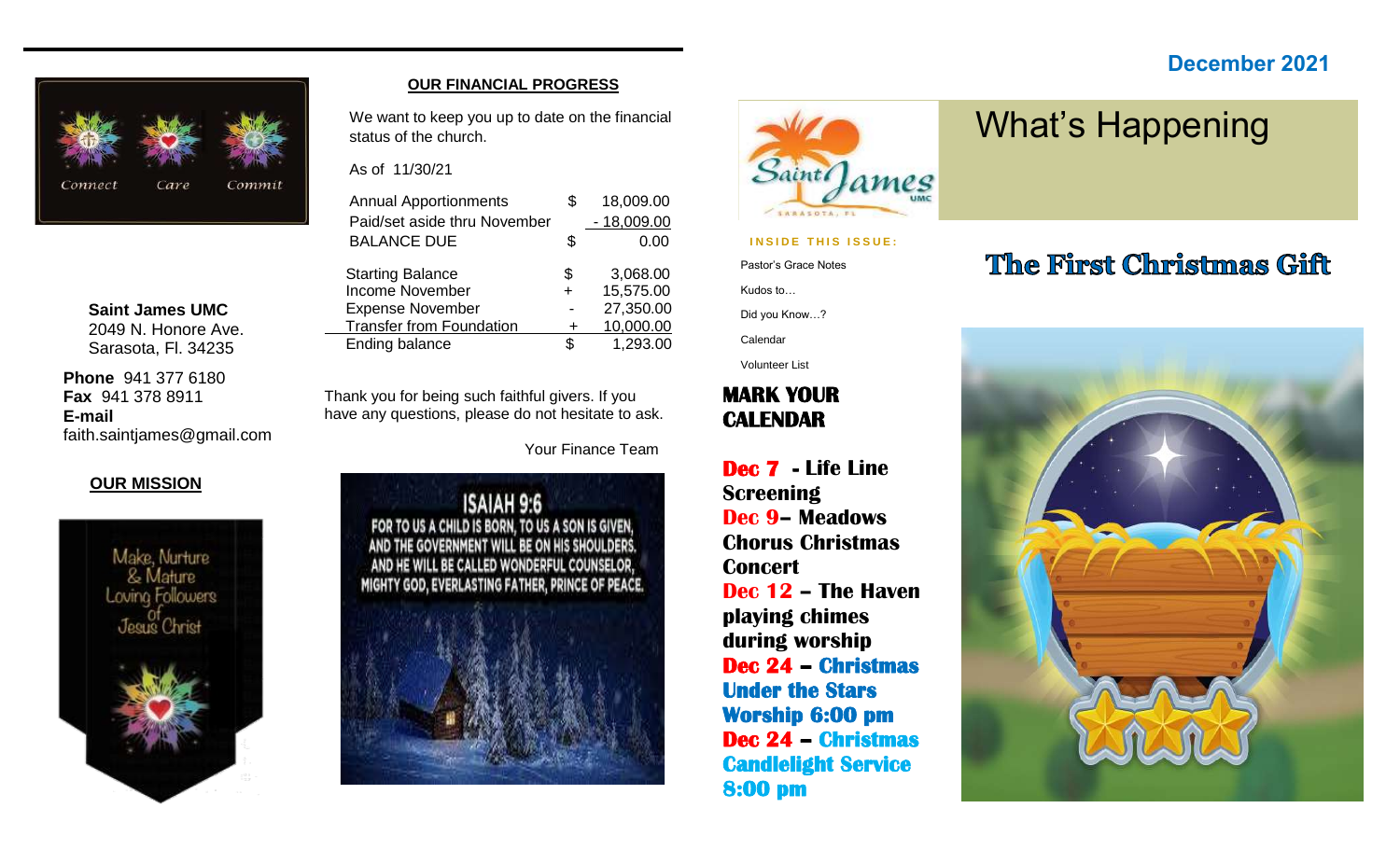#### For unto us a child is born, unto us a son is given; and the government shall be upon his shoulder: and his name shall be called Wonderful, Counselor, Mighty God, Everlasting Father, Prince of Peace. Isaiah 9:6

Happy New Year! It is so exciting to start this new church year with Saint James. So much is coming our way that we will be overflowing with work and joy as we move into whom God is calling us to be and become. But as we enter this time of transition, it is important to pause, ponder and process what God has already done. It is the time of year to focus on the gift that matters this Christmas. So how do we do this?

Well, there are several things we can do. One thing we can do is to choose to spend time with others talking about the birth of Christ and the meaning it has for you personally and the world? I am always amazed at Christians who repeatedly say they don't have time for this. What? You are too busy to spend time with believers, encouraging each other with the Spirit of Christmas? You are too busy to quiet yourselves long enough to let Christ in? There is a problem when we cut our time with each other and God out of Advent and Christmas. I'm not say we need to add more to our "To Do Lists" but rather am suggesting we start to downsize the list so that there is room for Jesus.

Another thing we can do is be more intentional while we are busy by bringing Christ into our work. Imagine singing (or at least listening to) old Christmas Carols while baking or wrapping gifts. This brings Jesus into your activity. Imagine prayer time while decorating inside and out. Again, this brings Jesus into your activity. Imagine centering ourselves in Christ before we go to any party or event so that we take Jesus into the space with us.

Finally, be intentional to saying "no" to many of the worldly things that in the end won't matter so you can say "yes" to the few things that WILL matter. Especially as we age, we should be freeing ourselves of the world's idea of Christmas so that we may grow and center on the real reason we celebrate.



Our prayers for you this year are that you will slow down enough to receive the spiritual gift this Christmas in way that solidifies your Hope, Joy, Love and Peace for the remainder of the year.

Merry Christmas & God Bless,

Pastor Shirley & Rod



**We have had a great response signing up for the May through November Prayer Walks. Thank you to all who signed up and walked/drove the neighborhoods. A part of our mission is to reach out to others and bring them to Jesus. Let's continue the great work we have begun.**



#### A **BIG THANK YOU**

to Pastor Shirley, Pat Dixon, Jean Flugel, Rod Groom, Marcia Mulvaney, Judy Snodgrass, Dave Strait and Michelle Traynor for writing Advent devotionals to be read throughout the Advent season. We will be blessed through each one we read.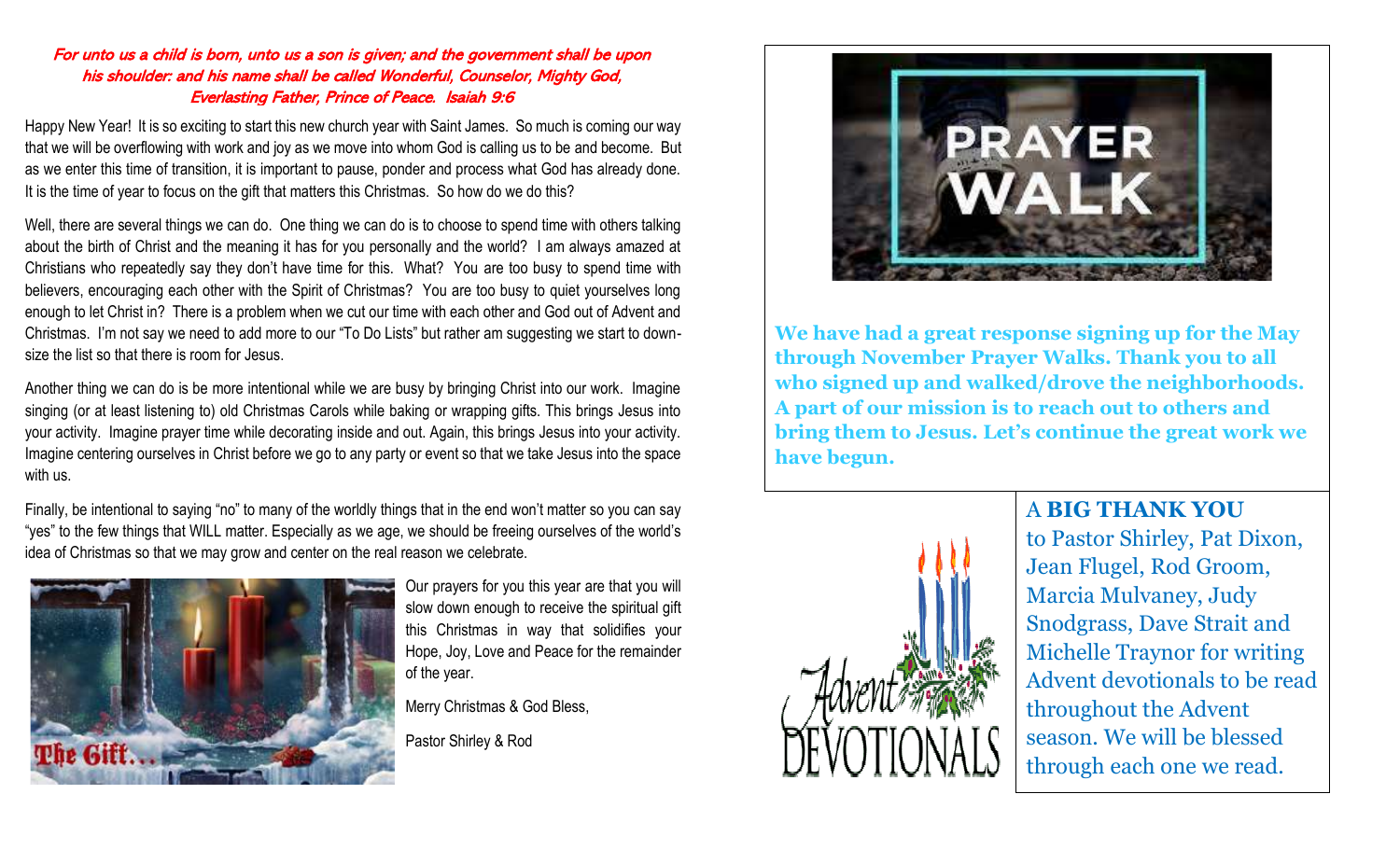

**Connect** – To be a family of believers who connect to God and each other.

**Care** – To shine the light of Christ and welcome all we encounter encouraging worship, life groups, and spiritual growth.

**Commit** – To grow in faith through service to others both locally and globally.

#### **CORE VALUES:**

#### **Loving Relationships:**

Honest & loving relationships: With God through a worshipful attitude and prayer. With others through acceptance and grace to all.

#### **Spiritual Growth**

Grow with the help and guidance of the Holy Spirit in a biblically centered, nurturing environment.

#### **Compassionate Service**

Offering help to others with humility and mutual respect.

#### **Teamwork**

Accomplish ministry in the context of relationships.

#### **We Are A Praying People!**

Please remember the following in your prayers this month.

• Bishop & Mrs. Carter, Rev. & Mrs. Thom Schafer, President Biden and Gov. DeSantis, all of our elected officials, Pastor Shirley & Rod, our staff, our church leaders, our Cub Scouts, Ron & Cyndi Andrasi, Aija Ball, Mike & Kathy Barbour, Vera Bellanca, Gene Blamble, Ed, Tina, Noah and Finley Catalane, Nancy Cozy, David & Pat Dixon



#### The prayer focus for December will be:

- **Pray for the spirit to inspire each of us to invite someone to the Christmas Under the Stars Worship Service**
- **For the health of the congregation through the winter season**
- **Pray for peace for all of us during this busy holiday season**



Please pray for these things daily throughout the month.

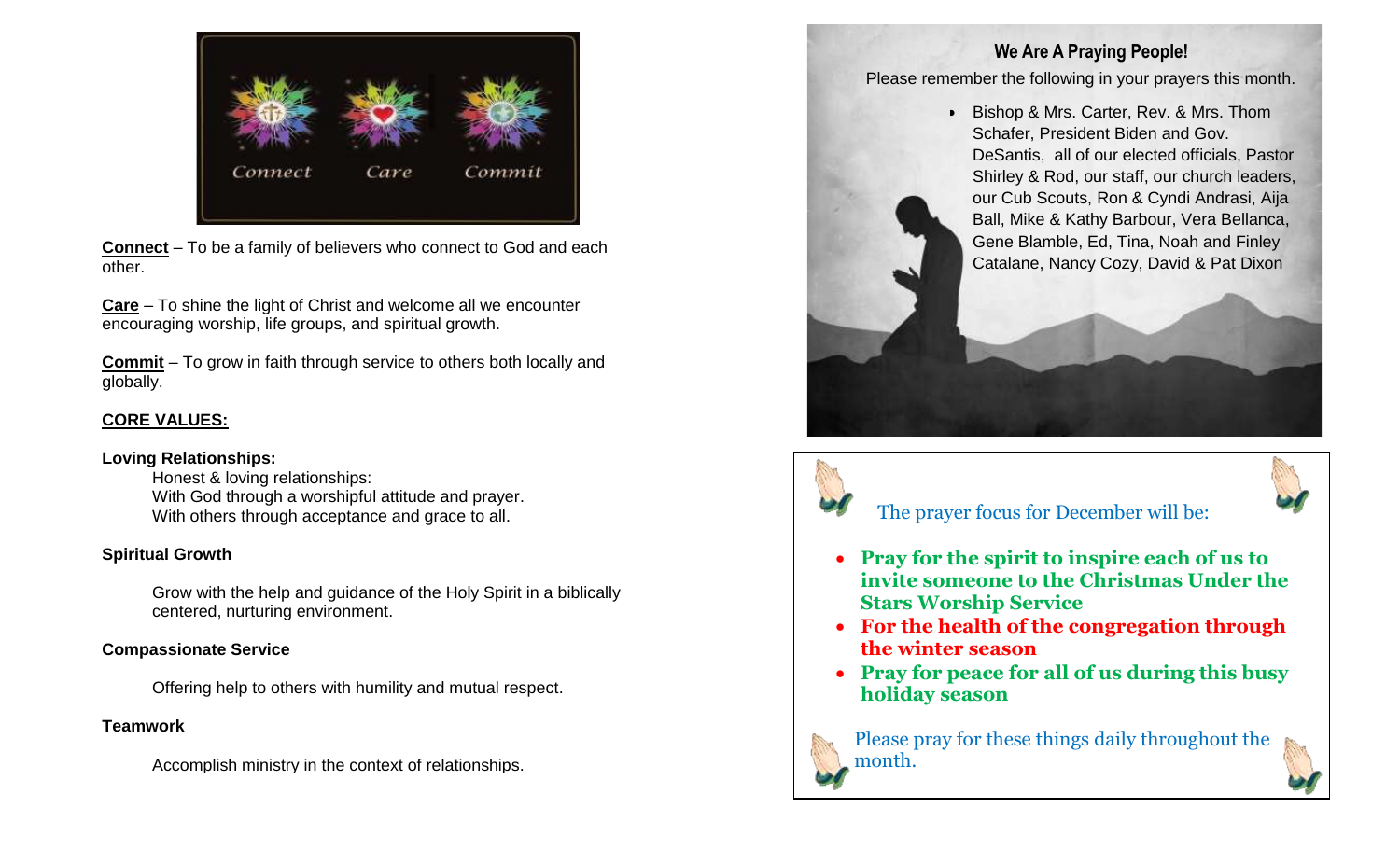

you may drop them off in the office during office hours Mondays, Tuesdays and Wednesdays between 10 am and 2 pm.

Thank You!

## Birthdays in December



**December 2 Dave Strait December 6 Judy Shannon Susan Barr Gibson December 10 Ed Catalane December 26 Vera Bellanca December 30 Gene Blamble**

**\*\* If you know someone is having a special year birthday (90+) or special anniversary (25, 30, 35 etc.) year please let the office know.** 

 **Thank You!** 



The staff would like to wish each of you a Merry Christmas and a blessed New Year!

| <b>Pastor Shirley</b> | Bill |  | Henry |      |
|-----------------------|------|--|-------|------|
| $\partial$ oe         | Rick |  | Jan   | Fred |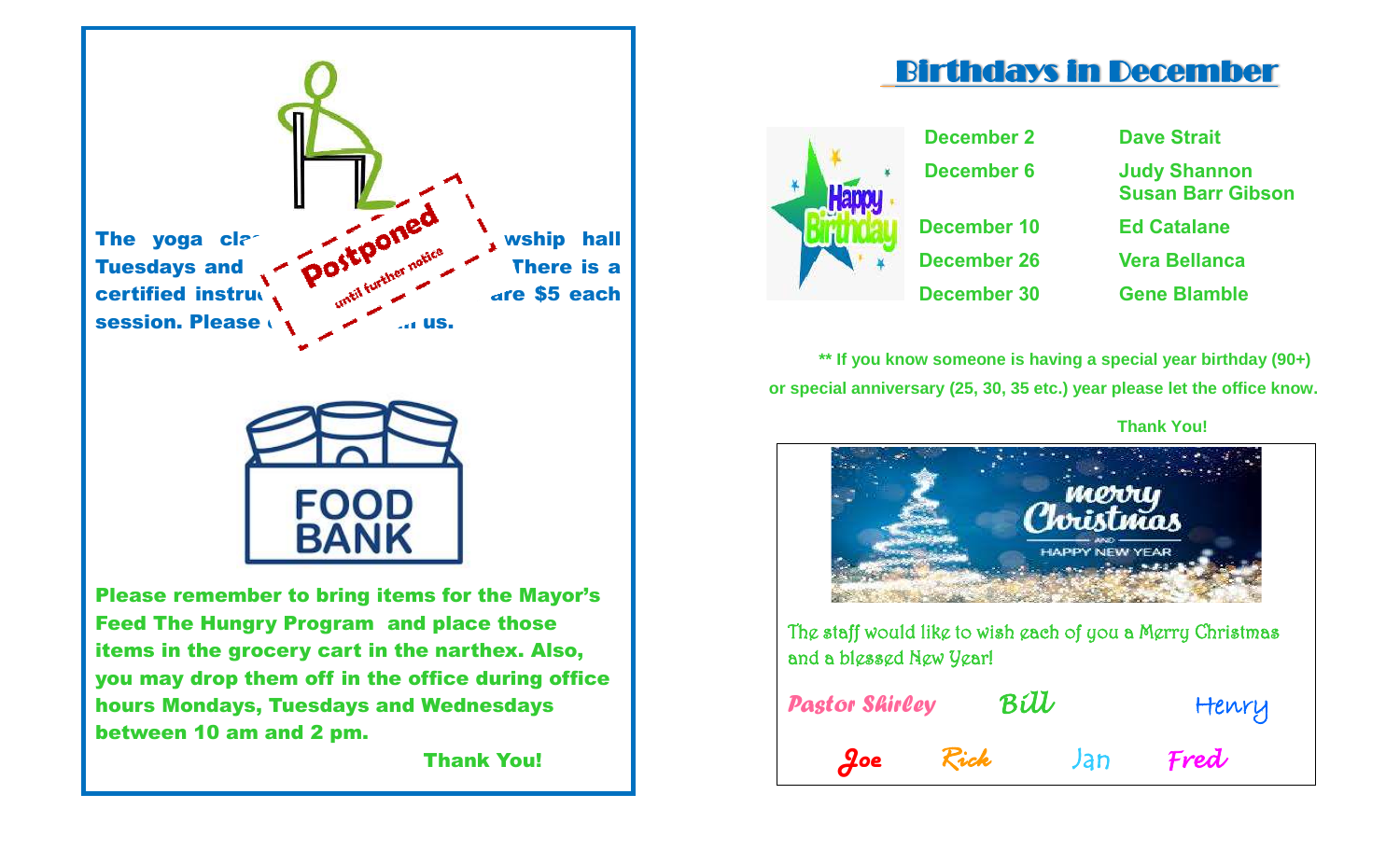

#### **2021 Shepherds**

| Sennie Lansdowne - Head Shepherd |             |  |  |  |  |  |  |
|----------------------------------|-------------|--|--|--|--|--|--|
| Rose & Bill Johnson              | $(A - D)$   |  |  |  |  |  |  |
| <b>Judy Snodgrass</b>            | $(E - Ha)$  |  |  |  |  |  |  |
| Cyndi Andrasi                    | $(He-J)$    |  |  |  |  |  |  |
| <b>Beatriz Lowery</b>            | $(K - Mc)$  |  |  |  |  |  |  |
| Marcia & Cecil Mulvaney          | $(Mi - N)$  |  |  |  |  |  |  |
| Nancy Winding                    | $(O - Z)$   |  |  |  |  |  |  |
| <b>Bonnie Kitzmiller</b>         | (Snowbirds) |  |  |  |  |  |  |



- …Katie Michalski for cleaning up the lobby on All Saints Sunday
- …Katie Michalski for putting out and picking up the candles, etc. for All Saints Day
- …Karen Kehrli and Kathy Barbour for coordinating the candy for the Booker Middle School staff project
- …Karen Kehrli for coordinating sending the OTC medicines to Cuba
- …Sara Fleming and Karen Kehrli for putting the devotional books together
- …Chip and Betty Newberger for the pretty flowers by the sign in the front of the property

#### **2021 Leadership Team**

**Trustees** Judy Shannon, Mike Barbour, Sara Fleming, and Jean Flugel **Finance** Sennie Lansdowne, Fred Fowler, Bill Johnson and Bill Schroff **SPRT** Cyndi Andrasi, Pat Dixon, Chip Newberger and Judy Snodgrass **Lay Leader** Dave Strait **Nurture Team Leader** Pat Dixon **Outreach Team Co-Leaders** Kathy Barbour & Karen Kehrli

**Lay Delegate** Dave Strait



Thank you to those who served on the Leadership Team for 2021, you have been busy this past year and all your efforts are appreciated by the church family. Next month we will welcome some new members as they join those who will continue to serve.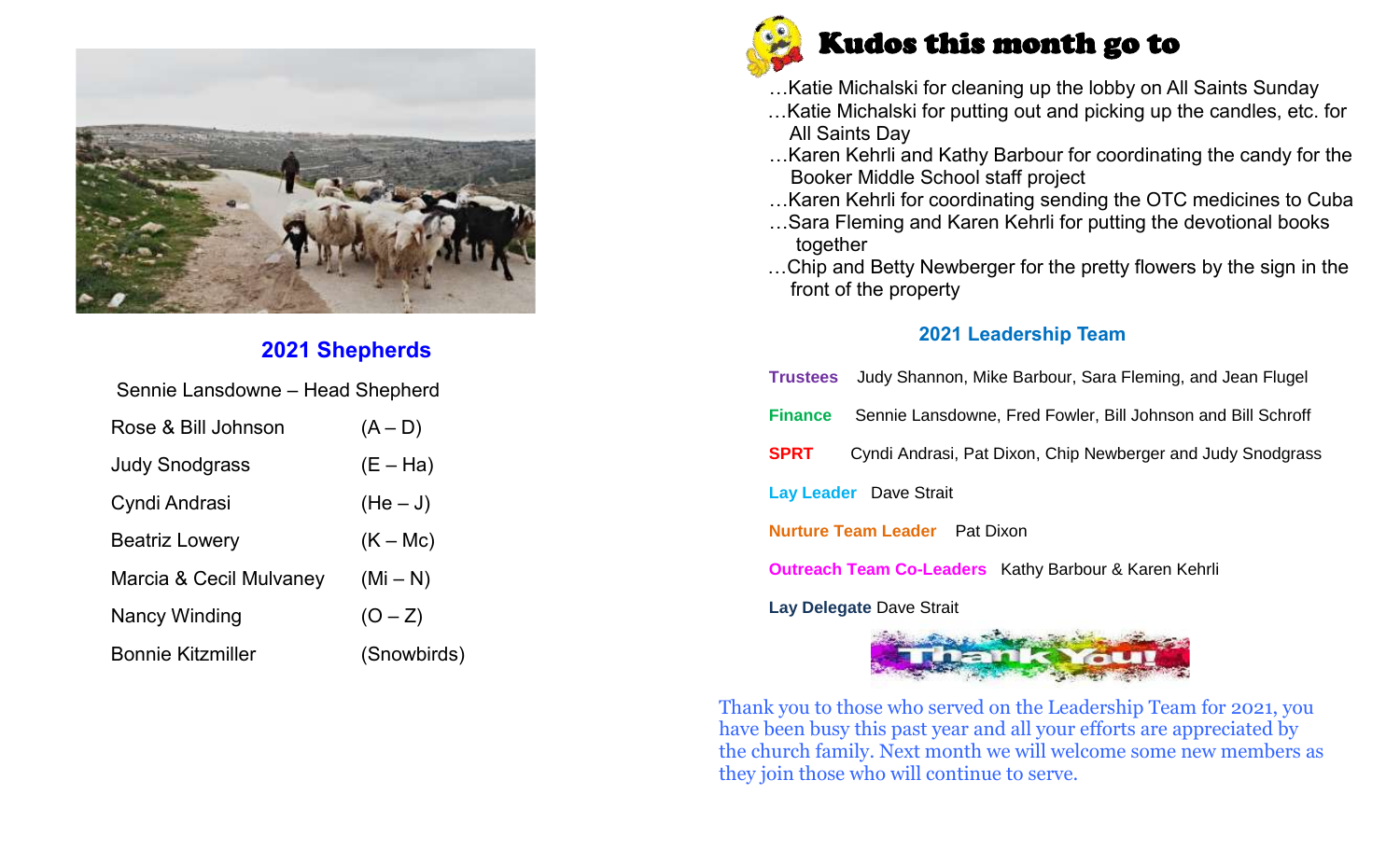# Did you know…?

- Because of your hospitality we are welcoming Sarasota Academy of the Arts students to perform their Christmas Concert in the sanctuary.
- <sup>+</sup> Because of your generosity we have provided the Booker Middle Staff with goodies to help them feel appreciated and give them a boost of energy throughout their day
- **T** Because of your faithfulness, we are making a difference in the community that surrounds us.
- God is moving in wonderful ways. We just wanted to make sure you knew!



 Kingdom Kids - We welcome all children and grade) to our "Kingdom Kids" class at 10:00 a.m. during the worship service.

We also have an Adult Class that meets before Worship please join them at 8:45 in the west wing room 310.

We will advise you when the class resumes.





The Mayor's Feed the Hungry Food Bank is one of our ongoing outreach projects. When they pick up our donations they have shared some things that are helpful to the clients that we may not have thought of.

Pet food is something they are glad to receive as when you are in need so are your pets. We had a donation of cat and dog food which helped alert us to the needs of pets.

Other things that are acceptable we don't always think of are dish soap, sponges, hand operated can openers, paper goods, etc.

Specialty food items ( low sugar, sugar free, gluten free, dairy free, etc.) can be helpful to those who have special dietary needs. It's something we don't always think about either.

We also have learned some clients don't have can openers so the pull tab tops on canned goods is a good choice. Ready to eat items for those who don't have a place to prepare food is welcome also.

We are doing an awesome job with our donations. The food bank as well as the clients are so appreciative of all we do.

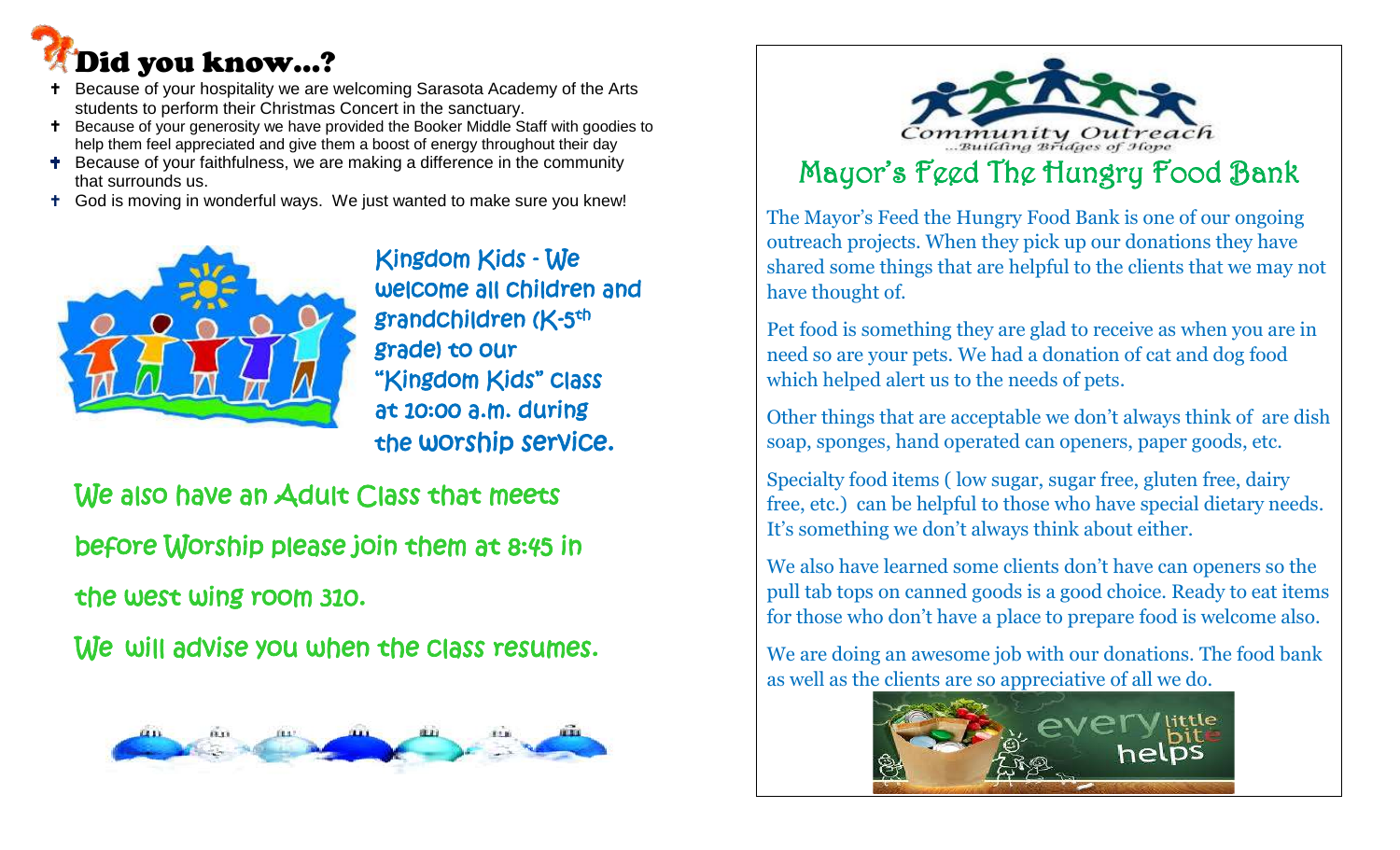

Another big **THANK YOU** to…… Pastor Shirley, Rod Groom, Dave Strait, Robert and the Cub Scouts and their parents for coming out on a Saturday morning and setting up the lighting for the Christmas Under the Stars. It was a job well done and we are blessed for the effort each of you contributed to this project.



## Looking Ahead At Our Outreach Projects

**December -** Angel Tree gifts for the clients of The Remnant Café

**January -** Shower and laundry supplies for The Remnant Café

**Ongoing – snacks/inspirational messages for the teachers at Booker Middle School, snacks for the students at Booker Middle School, Mayors Feed the Hungry Program.** 

#### **DLT Information**

You are welcome to join a DLT group at any time. If you have not joined a DLT and would like to below are the days and times the DLT groups meet. At this time, they are meeting via Zoom or conference call. Please contact the facilitator for more information on their group.

| <b>Women's group</b> | Wednesday at 7:15 pm facilitator - Pat Dixon                                 |  |  |  |  |  |  |
|----------------------|------------------------------------------------------------------------------|--|--|--|--|--|--|
|                      | pdixon@ringling.edu                                                          |  |  |  |  |  |  |
| <b>Women's group</b> | Wednesday at 12:00 noon facilitator - Pastor Shirley                         |  |  |  |  |  |  |
|                      | revgroom@gmail.com                                                           |  |  |  |  |  |  |
|                      | Men & Women's group Wednesday at 7:15 pm facilitator - Rod Groom             |  |  |  |  |  |  |
|                      | rod.groom@gmail.com                                                          |  |  |  |  |  |  |
|                      | <b>Men &amp; Women's group</b> Thursday at 4:30 pm facilitator $-$ Rod Groom |  |  |  |  |  |  |
|                      | rod.groom@gmail.com                                                          |  |  |  |  |  |  |
|                      |                                                                              |  |  |  |  |  |  |



**Zoom at 7:15 pm (If you'd like to join a DLT group and aren't connected yet please contact the office and arrangements will be made to get you connected.) Join us as we center on Jesus.**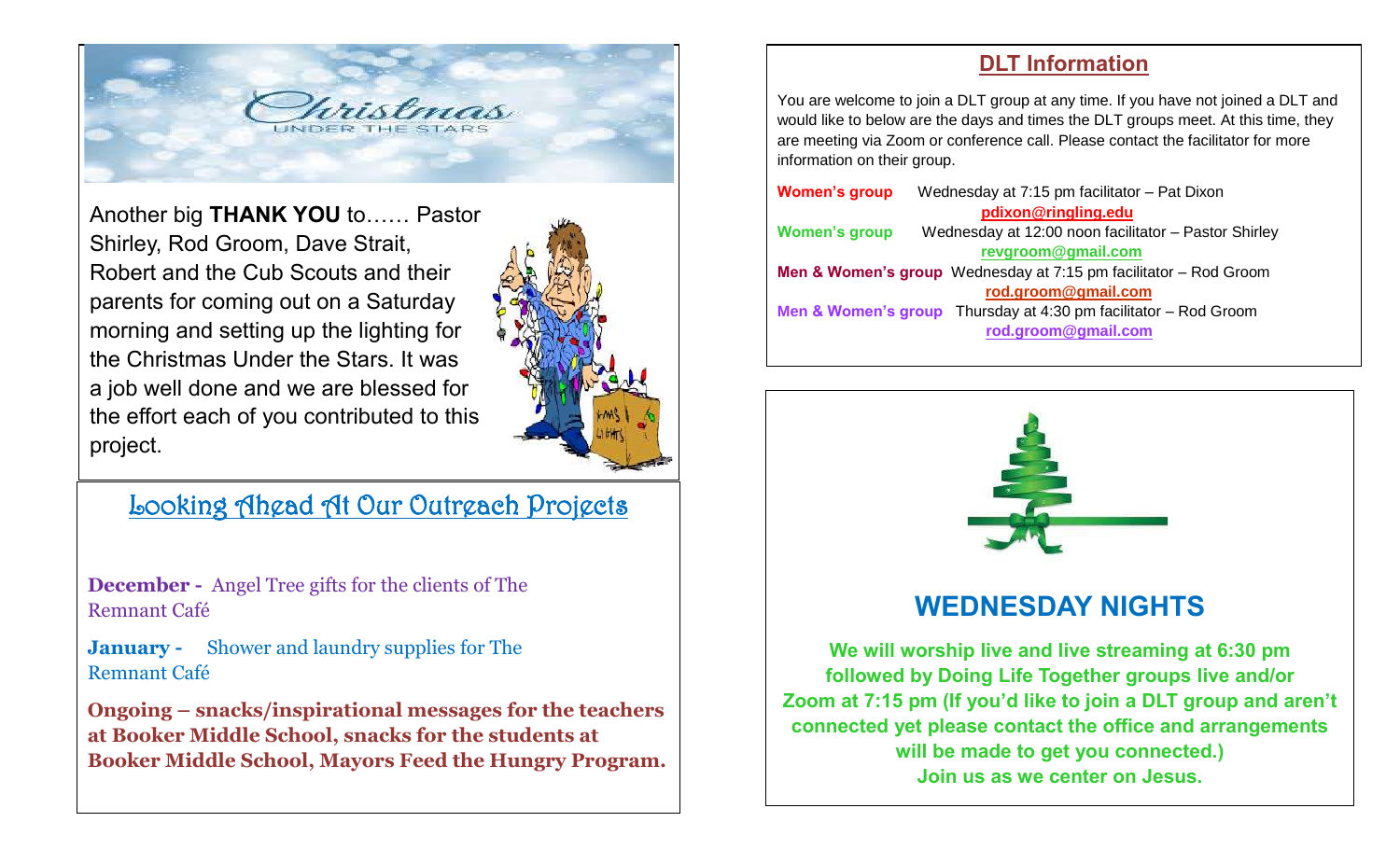Christmas Eve Worship

*Please join us for one or both of our Christmas Eve Worship Services*

*Christmas Under the Stars*

*at 6:00 pm in front of the church by the Memorial Garden (if it rains it will be moved into the Fellowship Hall)* 

*Traditional Candlelight Service in the chapel at 8:00 pm*



## Joy to the World

R R Y M G Z S B Z S D S H TRIBHTBZEGT SCM GAJAJSNH Y A L R A J D M N I R L U E M V I E S E  $T$ I S E M E N Y P U V T K N F N E K SERIKTAILI D M E S B T P N K B N EGNAOLATNAG N N S T X J Z N A T S REJOICEMRSJ M B E T H L E H E M F X S

| ADVENT           | <b>INFANT</b> | <b>MYRRH</b>    |
|------------------|---------------|-----------------|
| ANGEL            | JESUS         | <b>NATIVITY</b> |
| <b>BETHLEHEM</b> | <b>JOSEPH</b> | REJOICE         |
| <b>BIRTH</b>     | MAGI          | <b>STABLE</b>   |
| <b>BLESSINGS</b> | MANGER        | STAR            |
| CAMELS           | MARY          | THREE KINGS     |
| FRANKINCENSE     | MIRACLE       | WISE MEN        |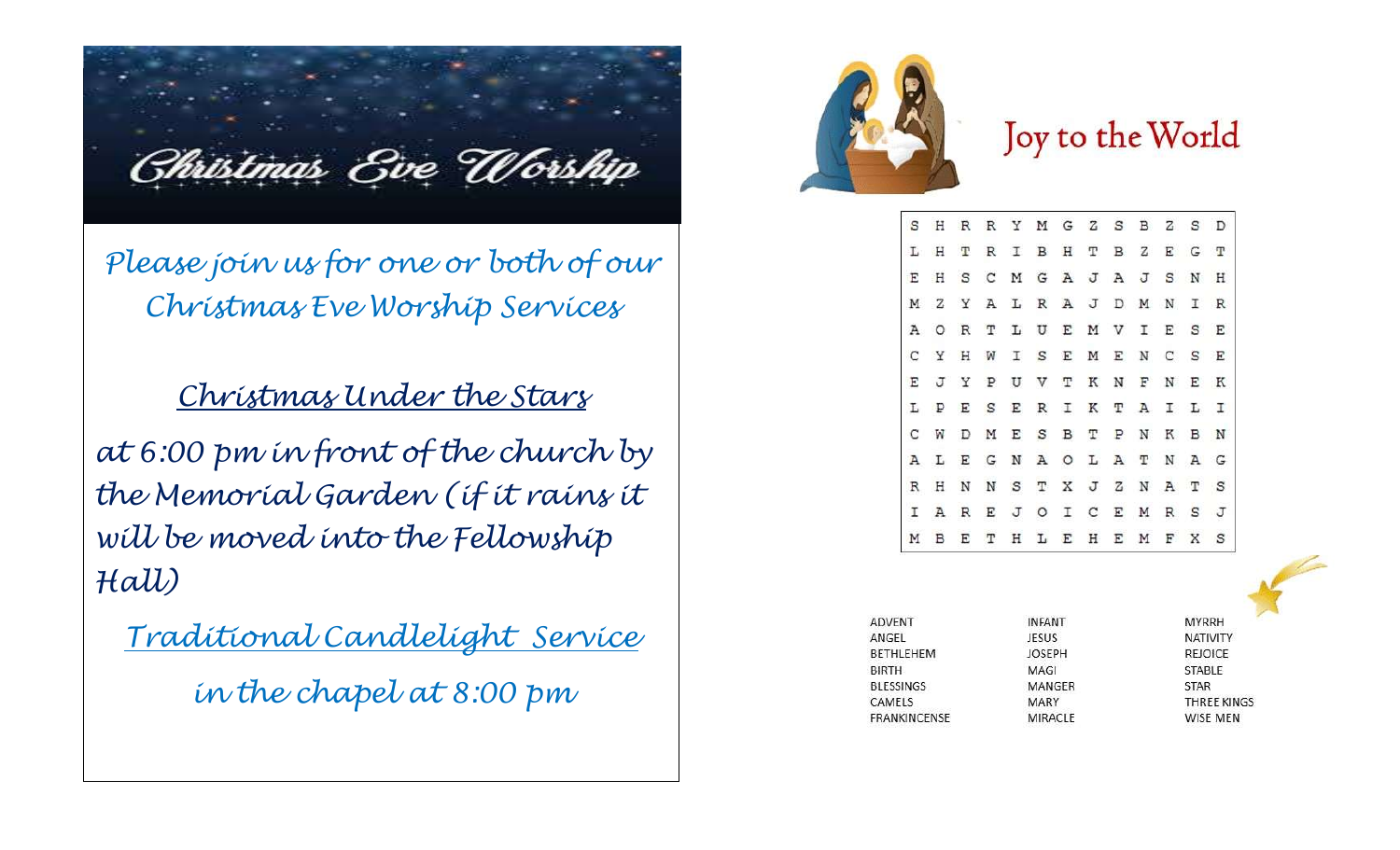

Thank you to Kathy Barbour, Mike Barbour, Jan Dougherty, Bernice Highberger, Bonnie Kitzmiller, Bill and Rose Johnson, Katie Michalski, Robert, and Judy Snodgrass for coming in and setting up the Christmas trees before hand to make Hanging of the Greens go quicker and smoother. We all appreciate your willingness to help out in this way. We also want to thank all those who stayed after worship for the Hanging of the Greens to decorate the church for Christmas. It looks beautiful throughout the church!





Thank you to all those who filled a shoebox for Samaritan's Purse Operation Christmas Child. We filled 33 boxes and 6 were filled online bringing our total to 39 for the year. Great job!

Thank you to Nancy Winding and Sennie Lansdowne for coordinating the project and delivering the shoeboxes to the collection center!



Please be sure to join us Sunday, December 12, 2021 as **The Haven** will be joining us to for worship and be playing the hand chimes. Let's make them and their families feel welcome as they haven't been able to join us for some time and it'll be great to have them return.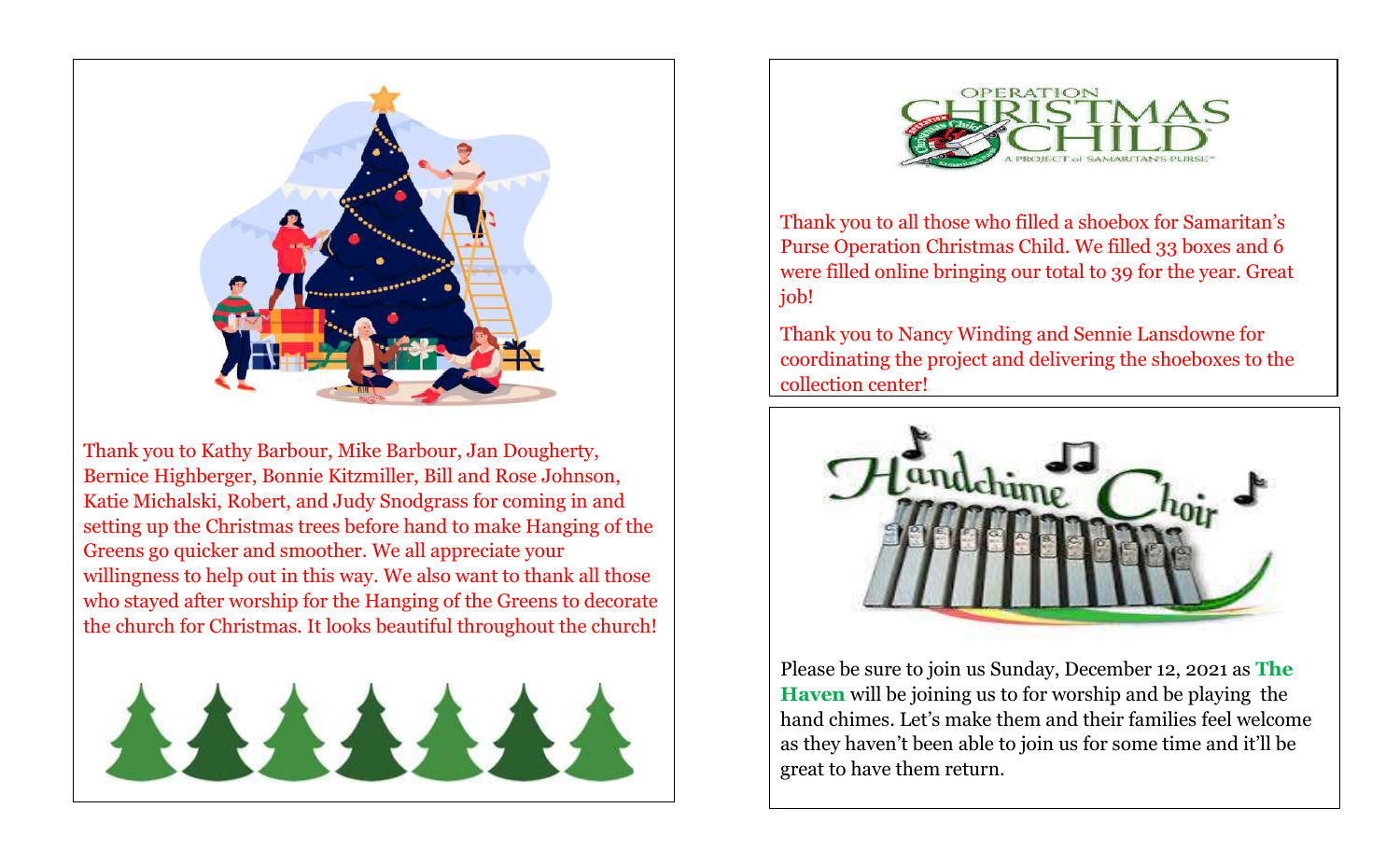

Once again, this year we will be collecting scarves, gloves and blankets for the Remnant Café for Christmas.

We don't need hats as we give those in the Bags of Hope. And they can wrap the scarves around their heads if they need when they don't have a hat.

Please include only a scarf, a pair of gloves and a regular size (twin size will work) blanket. They sometimes only have that blanket to keep them warm when they are sleeping out in the elements and the little throws aren't much good for warmth.

Please take an angel off the tree and when you bring the wrapped package and place it under the tree please be sure an angel is attached to the gift so they know God loves them. You may drop your gifts off at the office Monday – Wednesday between 10 am and 2 pm and we will add an angel to your package and place it under the tree. These gifts will be delivered to the Remnant Café the week of Christmas.





The **Meadows Chorus** will be having a Christmas concert here at Saint James Thursday, December 9th at 2:00 pm. It is a gift of music to the community at no cost to you! Pastor Shirley, Sara Fleming and Melissa Sandberg are all members of the chorus. Hope to see you there!



Poinsettias will grace our sanctuary again this

Christmas. The cost will be \$10.00 per poinsettia and you may take your plant home after the 8:00 p.m. service on Christmas Eve. You may order them by filling out the order form that will be in the bulletin through the  $5<sup>th</sup>$  (there will be forms in the narthex on the cookie table after that date) or by calling the office Monday - Wednesday, between 10 am and 2 pm. As always, you will be able to donate them in memory or in honor of a loved one, someone special, etc. We will take that information when you call to place your order or it will be on the order form. Then just submit your check as you normally do your offering and write in the memo line poinsettias and we will apply it to the correct account.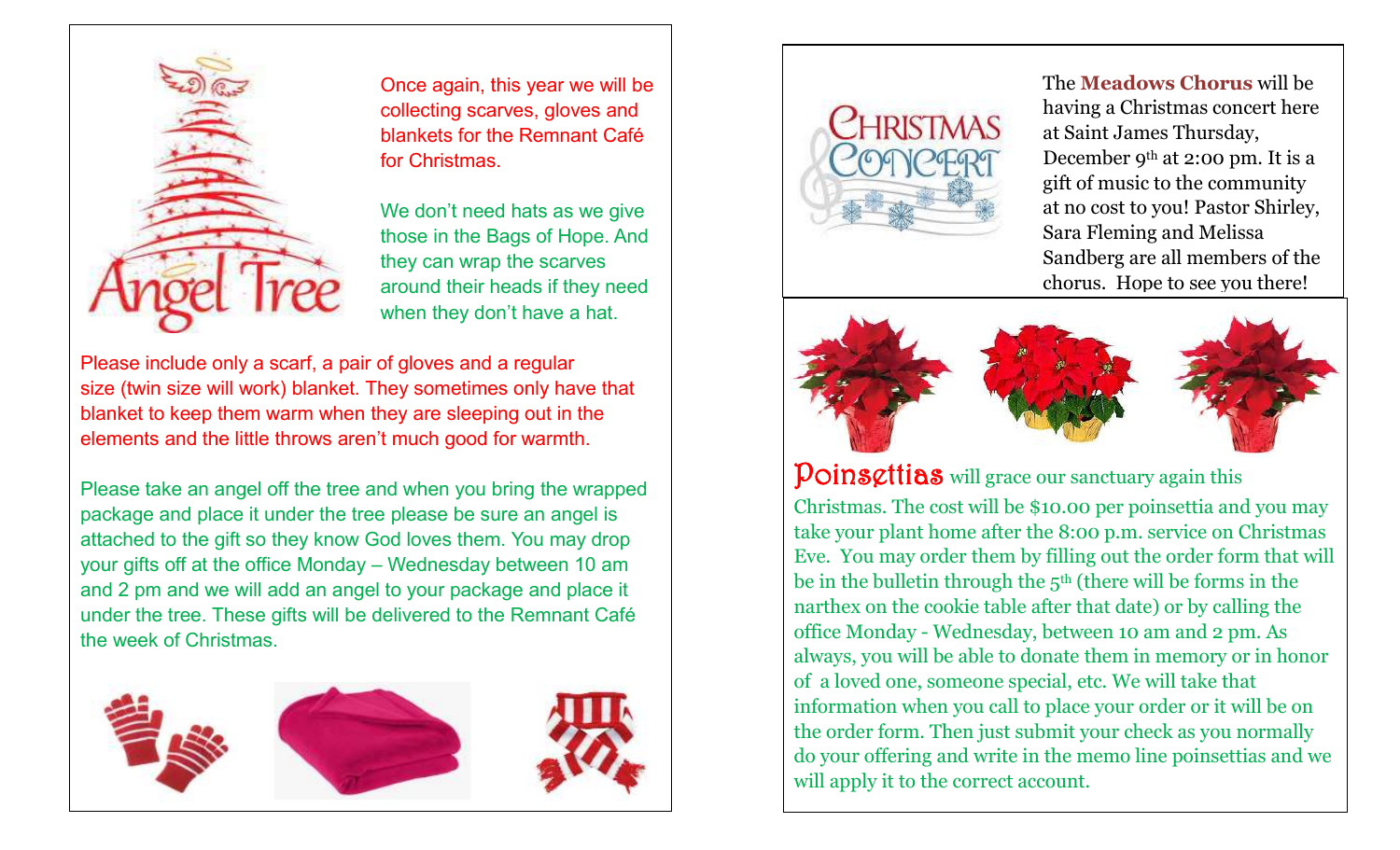that That š

| <b>SUNDAY</b>                                       | <b>MONDAY</b>                                                                    | <b>TUESDAY</b>                                                                                                    | <b>WEDNESDAY</b><br><b>THURSDAY</b>                                                                                                                                 |                                                                                                                               | <b>FRIDAY</b>                                                                                                            | <b>SATURDAY</b>                                        |
|-----------------------------------------------------|----------------------------------------------------------------------------------|-------------------------------------------------------------------------------------------------------------------|---------------------------------------------------------------------------------------------------------------------------------------------------------------------|-------------------------------------------------------------------------------------------------------------------------------|--------------------------------------------------------------------------------------------------------------------------|--------------------------------------------------------|
|                                                     |                                                                                  |                                                                                                                   | 10:30 Chimes at The Haven<br>12:00 Women's DLT<br>5:00 Music Rehearsal<br>6:30 Worship -live & live<br>streaming<br>7:00 DLT's live and/or via Zoom<br>7:00 GA      | $\overline{2}$<br>Office closed<br>4:30 DLT live and/or via<br>Zoom<br>6:00 Meadows Chorus                                    | 3<br>Office closed<br>7:00 AA                                                                                            | 4                                                      |
| 5<br>10:00 Worship Service                          | 6<br>6:00 GCCC<br>7:00 Prayer Gathering<br>7:00 AA                               | $\overline{7}$<br>8:30 Life Line<br><b>Screening</b><br>6:30 Bell Rehearsal<br>6:45 Cub Scouts<br>6:45 Boy Scouts | 8<br>10:30 Chimes at The Haven<br>12:00 Women's DLT<br>5:00 Music Rehearsal<br>6:30 Worship -live & live<br>streaming<br>7:00 DLT's live and/or via Zoom<br>7:00 GA | 9<br>Office closed<br>2:00 Meadows Chorus<br><b>Christmas Concert</b><br>4:30 DLT live and/or via<br>Zoom<br>6:00 SAA Concert | 10<br>Office closed<br>6:00 SAA Concert<br>7:00 AA                                                                       | 11                                                     |
| 12<br>10:00 Worship Service<br>11:00 Bell Rehearsal | 13<br>6:00 GCCC<br>7:00 Prayer Gathering<br>7:00 AA                              | 14<br>6:45 Cub Scouts<br>6:45 Boy Scouts                                                                          | 15<br>12:00 Women's DLT<br>5:00 Music Rehearsal<br>6:30 Worship -live & live<br>streaming<br>7:00 DLT's live and/or via Zoom<br>7:00 GA                             | 16<br>Office closed<br>4:30 DLT live and/or via<br>Zoom<br>5:30 Village Oaks HOA                                              | 17<br>Office closed<br>7:00 AA                                                                                           | 18                                                     |
| 19<br>9:00 Bell Rehearsal<br>10:00 Worship Service  | 20<br>9:00 GFWC Woman's<br>Club<br>6:00 GGCC<br>7:00 Prayer Gathering<br>7:00 AA | 21                                                                                                                | 22<br>7:00 GA                                                                                                                                                       | 23<br>Office closed                                                                                                           | 24<br>Office closed<br><b>6:00 Christmas Under</b><br><b>The Stars</b><br>7:00 AA<br>8:00 Candle Light<br><b>Service</b> | 25<br>6) they<br><b>MERRY</b><br>Christma <sub>s</sub> |
| 26<br>10:00 Worship Service                         | 27<br>7:00 Prayer Gathering<br>7:00 AA                                           | 28                                                                                                                | 29<br>7:00 GA                                                                                                                                                       | 30<br><b>Office closed</b>                                                                                                    | 31<br>Office closed<br>7:00 AA                                                                                           |                                                        |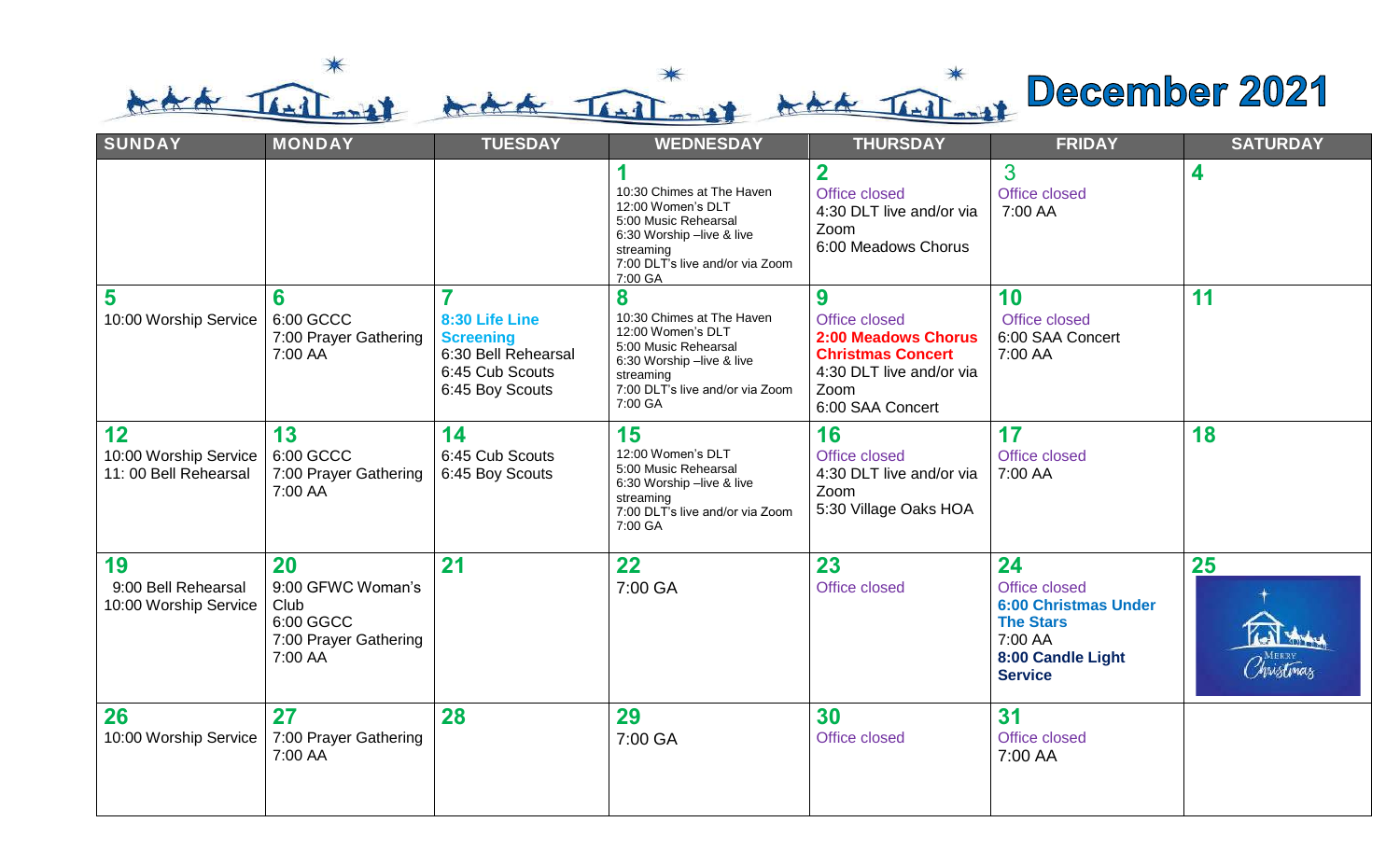### **VOLUNTEER SCHEDULE FOR DECEMBER 2021**

| <b>Date</b>                                                                           | <b>Reader</b>                            | <b>Prayer</b><br><b>Warriors</b> | <b>Audio</b>          | <b>Visual</b>    | Worship<br><b>Welcome Team</b>          | <b>Children's</b><br>Sunday<br><b>School</b> | <b>Communion</b><br><b>Servers</b>                                                      | <b>Discovery</b><br><b>Devotion</b><br>Leader     | <b>Counters</b> | <b>Building</b><br><b>Closers</b> | <b>LAWN</b><br><b>TEAM</b>        |
|---------------------------------------------------------------------------------------|------------------------------------------|----------------------------------|-----------------------|------------------|-----------------------------------------|----------------------------------------------|-----------------------------------------------------------------------------------------|---------------------------------------------------|-----------------|-----------------------------------|-----------------------------------|
| December 5th<br>2 <sup>nd</sup> Sunday of<br><b>Advent</b><br><b>Blue</b>             | Kathy<br><b>Barbour</b>                  | Judy<br>Snodgrass                |                       | Pat Dixon        | Cecil Mulvaney<br>Katie Michalski       | N/A                                          | Rose & Bill<br>Johnson<br><b>Judy Snodgrass</b><br>Marcia Mulvaney                      | 12/1<br>Pastor Shirley<br>w/ Communion            |                 | Rose & Bill<br>Johnson            | $12/4$                            |
| December 12th<br>3rd Sunday of<br><b>Advent</b><br><b>Blue</b>                        | Gary<br>Sontchi                          | Alfred from<br>The Haven         |                       | Karen<br>Kehrli  | Sennie<br>Lansdowne<br>Jean Flugel      | <b>Fred Fowler</b>                           |                                                                                         | 12/8<br>Pat Dixon                                 |                 | Cecil &<br>Marcia<br>Mulvaney     | 12/11                             |
| December 19th<br>4 <sup>th</sup> Sunday of<br><b>Advent</b><br><b>Blue</b>            | Rod<br>Groom                             | Marcia<br>Mulvaney               |                       | Cyndi<br>Andrasi | The Barbours                            | Judy<br>Snodgrass                            |                                                                                         | 12/15<br>Rod Groom                                |                 | Rod Groom                         | 12/18<br>Rod Groom<br>Dave Strait |
| December 24th<br><b>Christmas Under</b><br>the Stars $-6:00$<br>pm<br><b>Outdoors</b> | Judy<br>Snodgrass                        | Corporate                        | Dave<br><b>Strait</b> | N/A              | Cecil & Marcia<br>Mulvaney              | N/A                                          | Marcia Mulvaney<br>Cecil Mulvaney<br>Kathy & Mike<br>Barbour                            | 12/22<br><b>No</b><br>Wednesday<br><b>Service</b> |                 | N/A                               |                                   |
| December 24th<br><b>Candlelight Svc</b><br>8:00 pm - Chapel<br><b>Blue</b>            | Sara<br>Fleming<br>Dave<br><b>Strait</b> | Corporate                        |                       | Karen<br>Kehrli  | <b>Bernice &amp; Bill</b><br>Highberger | N/A                                          | <b>Judy Snodgrass</b><br><b>Bonnie Kitzmiller</b><br>Rod Groom<br><b>Pastor Shirley</b> | 12/29<br><b>No</b><br>Wednesday<br><b>Service</b> |                 | Rod Groom                         |                                   |